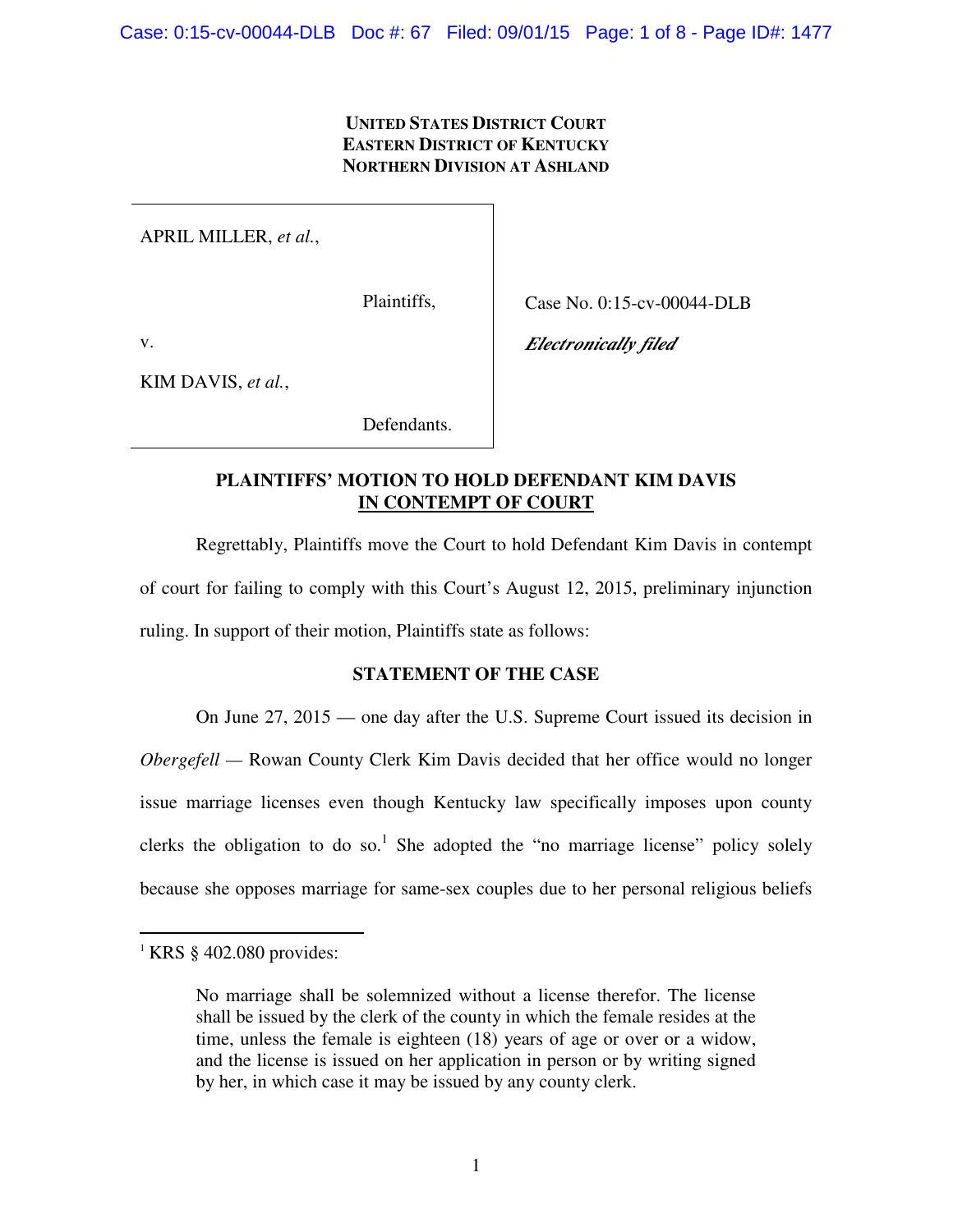and thus feels that issuing marriage licenses to them (or allowing her subordinates to do so under her authority) would violate her beliefs. Davis decided to bar *all* qualified applicants from obtaining marriage licenses in Rowan County rather than "discriminate" only against same-sex couples. Following Davis' adoption of the "no marriage license" policy, Plaintiffs — two same-sex and two opposite-sex couples who reside in Rowan County, Kentucky, and who intend to marry — were denied marriage licenses by the Rowan County Clerk's office pursuant to that policy even though Plaintiffs are otherwise legally entitled to marry.

#### **Proceedings Below**

 Plaintiffs, upon being denied marriage licenses in their county of residence, filed a putative class-action suit challenging the "no marriage license" policy under the First and Fourteenth Amendments. Plaintiffs asserted official-capacity claims against Davis seeking preliminary and permanent injunctive relief barring future enforcement of the challenged policy.

 After an evidentiary hearing and full briefing by the parties, this Court entered a preliminary injunction on August 12, 2015, barring Davis, in her official capacity, from enforcing the "no marriage license" policy against Plaintiffs. [RE #43.] In doing so, the court found that the policy directly and significantly interferes with the right to marry by preventing Rowan County residents, including those for whom travel is difficult or impractical, from obtaining marriage licenses in their home county. [*Id*. at 11-12.] The Court also noted that a contrary ruling could lead other clerks across the state to adopt similar policies, thus amplifying the burden on marriage — a result made foreseeable by the fact that "57 of the state's 120 elected county clerks have asked Governor Beshear to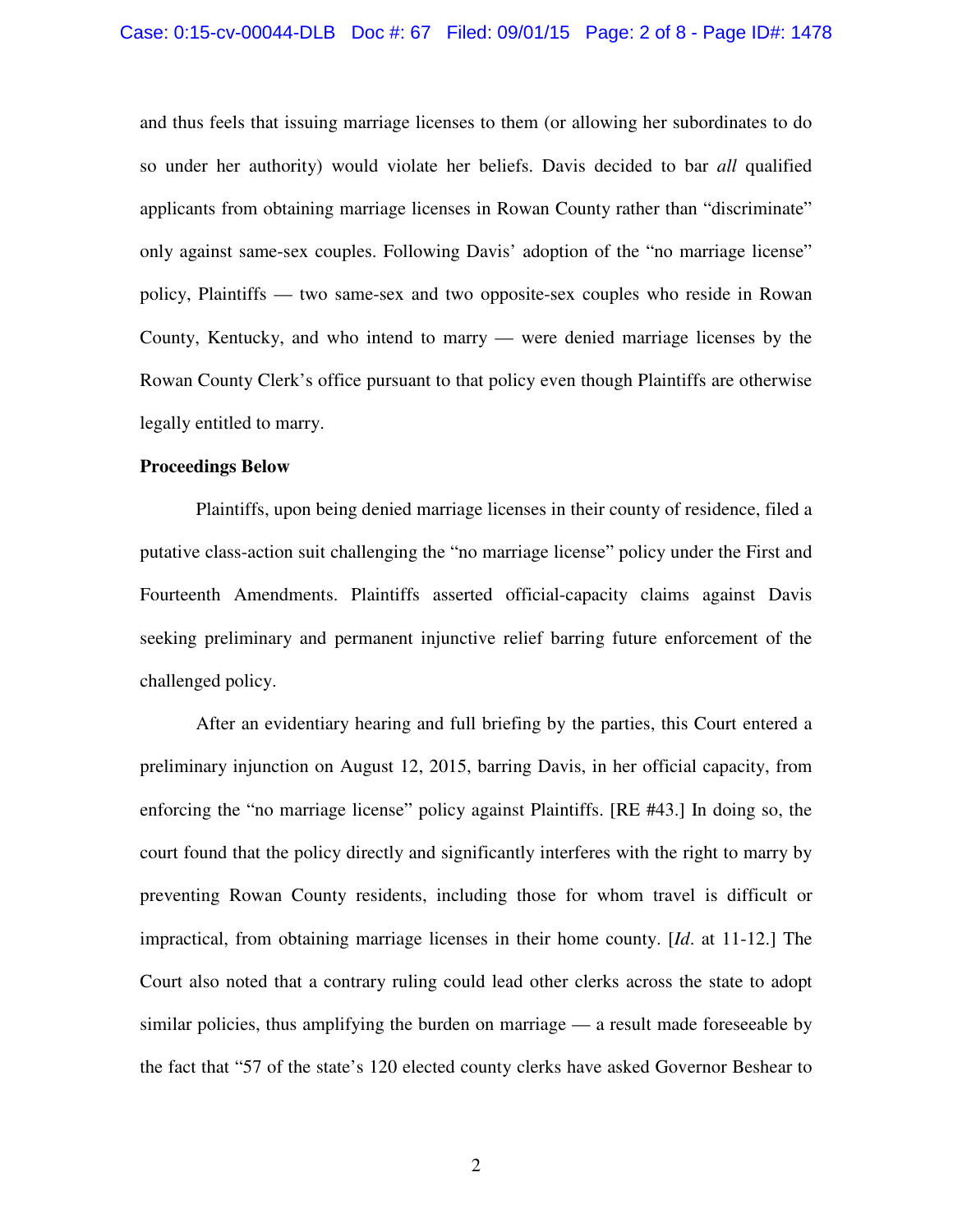call a special session . . . to address religious concerns related to same-sex marriage licenses." [*Id*. at 12.] The district court ultimately held that Davis' "no marriage license" policy should be subjected to heightened review, concluding:

It does not seem unreasonable for Plaintiffs, as Rowan County voters, to expect their elected official to perform her statutorily assigned duties. And yet, that is precisely what Davis is refusing to do. Much like the statues at issue in *Loving* [*v. Virginia*, 388 U.S. 1 (1968)] and *Zablocki* [*v. Redhail*, 434 U.S. 374 (1978)], Davis' "no marriage licenses" policy significantly discourages many Rowan County residents from exercising their right to marry and effectively disqualifies others from doing so.

[*Id.* at 14.]

 Applying heightened review, the district court concluded not only that the "no marriage license" policy failed to serve a compelling governmental interest, but that it actually undermined the state's countervailing (and compelling) interests in preventing Establishment Clause violations and in upholding the rule of law. [*Id*. at 15.] Thus, the Court held that Plaintiffs were likely to succeed on the merits of their claims and would suffer irreparable harm absent the injunction. [*Id*. at 15-16.]

 This Court also examined, and rejected, each of the purported harms Davis alleged would result if an injunction were granted. Specifically, the court found it unlikely that Davis would prevail on her free exercise claims because the claimed burden on her religious belief was caused by "Governor Beshear's post-*Obergefell* directive" requiring county clerks to issue marriage licenses to same-sex couples — a neutral requirement of general applicability that did not target religious belief. [*Id*. at 18; 21.] The Court also rejected Davis' free speech claim, reasoning that the "compelled speech" to which she objects — having to lend her "imprimatur and authority" to same-sex marriages — is likely government, as opposed to personal, speech and therefore not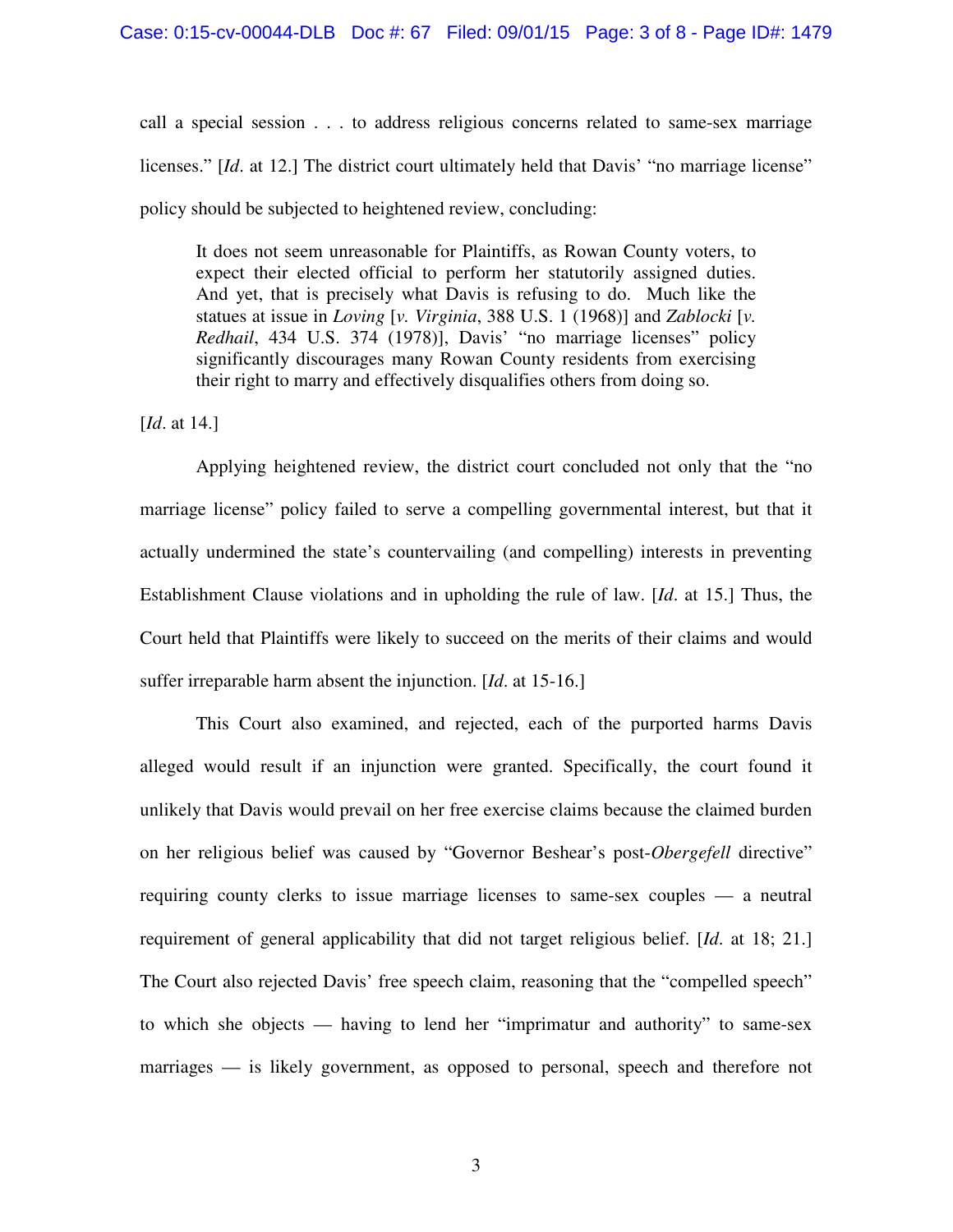subject to First Amendment protection. [*Id*. at 21; 22.] But the district court further found that even if Davis' official-capacity act of issuing marriage licenses involved an element of personal speech, Davis' claim would likely fail because the speech "is a product of her official duties" as County Clerk, not speech as a citizen on a matter of public concern. [*Id.* at 23; 24.]

 Likewise, this Court rejected as unlikely to succeed Davis' arguments under the Religious Test Clause and Kentucky's Religious Freedom Restoration Act. [*Id*. at 25-26.] As to the former, the administrative tasks to which Davis objected simply did not rise to the level of a religious test oath: "The State is not requiring Davis to express a particular religious belief as a condition of public employment, nor is it forcing her to surrender her free exercise rights in order to perform her duties." [*Id*. at 26.] And as to the latter, the Court found it unlikely that Davis would satisfy the threshold requirement for invoking heightened scrutiny under Kentucky's RFRA — that she suffered a substantial burden upon her religious belief. This Court found the burden on Davis' religious beliefs "more slight" than substantial, in that the Governor's directive merely asked Davis "to signify that couples meet the legal requirements to marry"; did not restrict Davis' ability to "engag[e] in a variety of religious activities"; and did not compel her to condone, approve, or otherwise endorse same-sex marriage. [*Id*. at 27.]

 Following entry of this Court's preliminary injunction ruling, Davis timely filed a notice of appeal, and she moved the Court to stay its ruling pending appeal. Though this Court denied Davis' stay motion, it stayed its denial of the motion pending review by the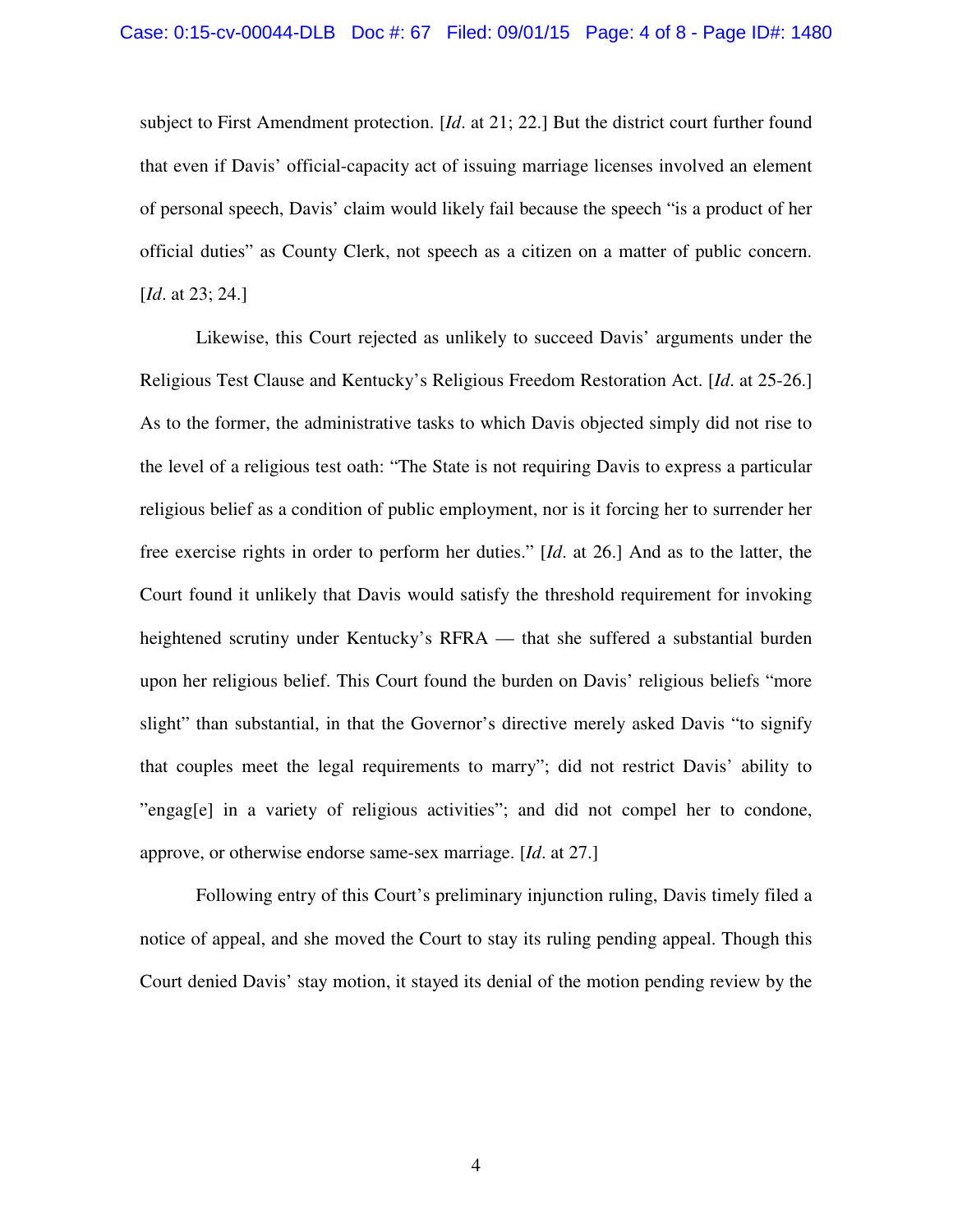Sixth Circuit.  $[RE #52.]$ <sup>2</sup> Davis filed a request to stay the preliminary injunction with the Sixth Circuit Court of Appeals, but that request, too, was denied after full briefing by the parties. [*Miller, et al. v. Davis*, No. 15-5880 (6th Cir. Aug. 26, 2015).]

 In rejecting Davis' stay request, the unanimous Sixth Circuit panel concluded that "it cannot be defensibly argued that the holder of the Rowan County Clerk's office, apart from who personally occupies that office, may decline to act in conformity with the United States Constitution as interpreted by a dispositive holding of the United States Supreme Court." The panel further concluded that "[t]here is thus little or no likelihood that [Davis] in her official capacity will prevail on appeal." [*Id*.]

 Undeterred, Davis then filed an emergency application for a stay with the United States Supreme Court. But the Court, in a one line order, denied that request without asking for a response and without any apparent dissent. [*Davis v. Miller, et al.*, No. 15A250 (Aug. 31, 2015).

#### **Facts**

 $\overline{a}$ 

 Following the U.S. Supreme Court's denial of Davis' emergency application for a stay of the preliminary injunction, Plaintiffs Miller and Roberts went to the Rowan County Clerk's office on September 1, 2015, for the purpose of obtaining their marriage license. Unfortunately, they were again denied by a deputy clerk who asserted that no marriage licenses would be issued "pending appeal" in this case. Despite Plaintiffs' attempts to point out that Davis' stay requests had been denied, the deputy clerk reiterated the refusal. Plaintiffs' additional request to speak with Kim Davis was denied,

<sup>&</sup>lt;sup>2</sup> On August 19th, the Court amended its earlier ruling, clarifying that the temporary stay would expire on August 31st absent a contrary ruling from the Court of Appeals. [RE #55.]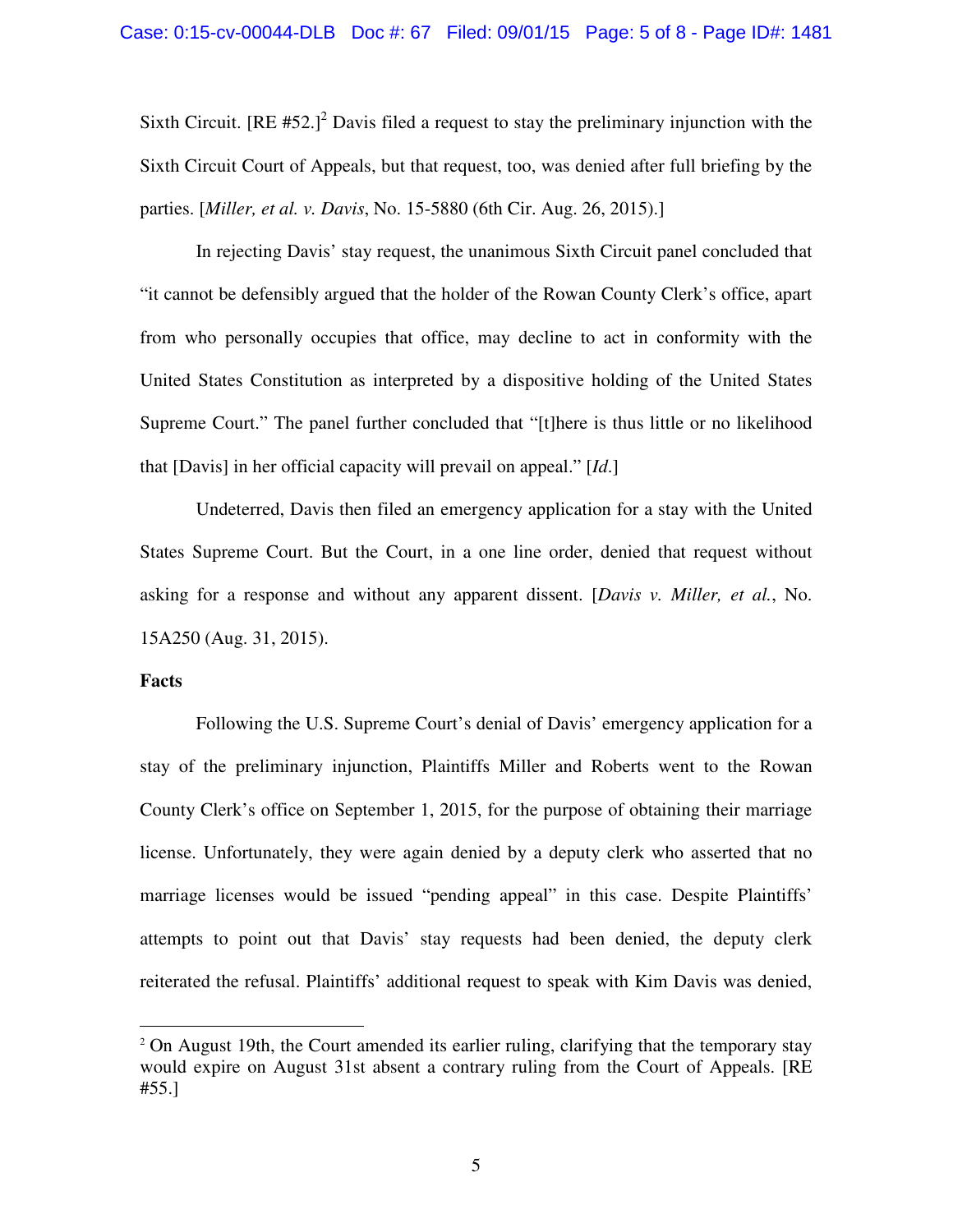and Plaintiffs Miller and Roberts left the Clerk's office. [See attached Exh. 1: Declaration of April Miller.]

#### **ARGUMENT**

 To prevail on a motion for contempt, a party must "produce clear and convincing evidence that shows that '[the opposing party] violated a definite and specific order of the court requiring him to perform or refrain from performing a particular act or acts with knowledge of the court's order.'" *Electrical Workers Pension Trust Fund of Local Union # 58 v. Gary's Electric Service Co.,* 340 F.3d 373, 379 (6th Cir.2003) (quoting *N.L.R.B. v.. Cincinnati Bronze, Inc.,* 829 F.2d 585, 591 (6th Cir.1987). If the moving party establishes a prima facie case, the burden shifts to the opposing party to prove inability to comply with the court's order. *Electrical Workers,* 340 F.3d at 379. The opposing party must "show categorically and in detail why he or she is unable to comply with the court's order." *Rolex Watch U.S.A. v. Crowley,* 74 F.3d 716, 720 (6th Cir.1996). Unless the opposing party demonstrates that he took "all reasonable steps within [his] power to comply with the court's order, the Court should hold him in contempt." *Electrical Workers,* 340 F.3d at 379, quoting *Peppers v. Barry,* 873 F.2d 967, 969 (6th Cir.1989).

 Here, Plaintiffs have established a prima facia case, in that they have shown by sufficient evidence that Defendant Davis, in refusing to grant Plaintiffs Miller and Roberts a marriage license following the U.S. Supreme Court's denial of her most recent (and final) attempt to stay the August 12, 2015, preliminary injunction, has, in fact, violated a definite and specific order of this Court. Because Davis cannot show either that she is unable to comply with the August 12, 2015, order or that she has taken all reasonable steps to comply, this Court is left with no choice but to hold her in contempt.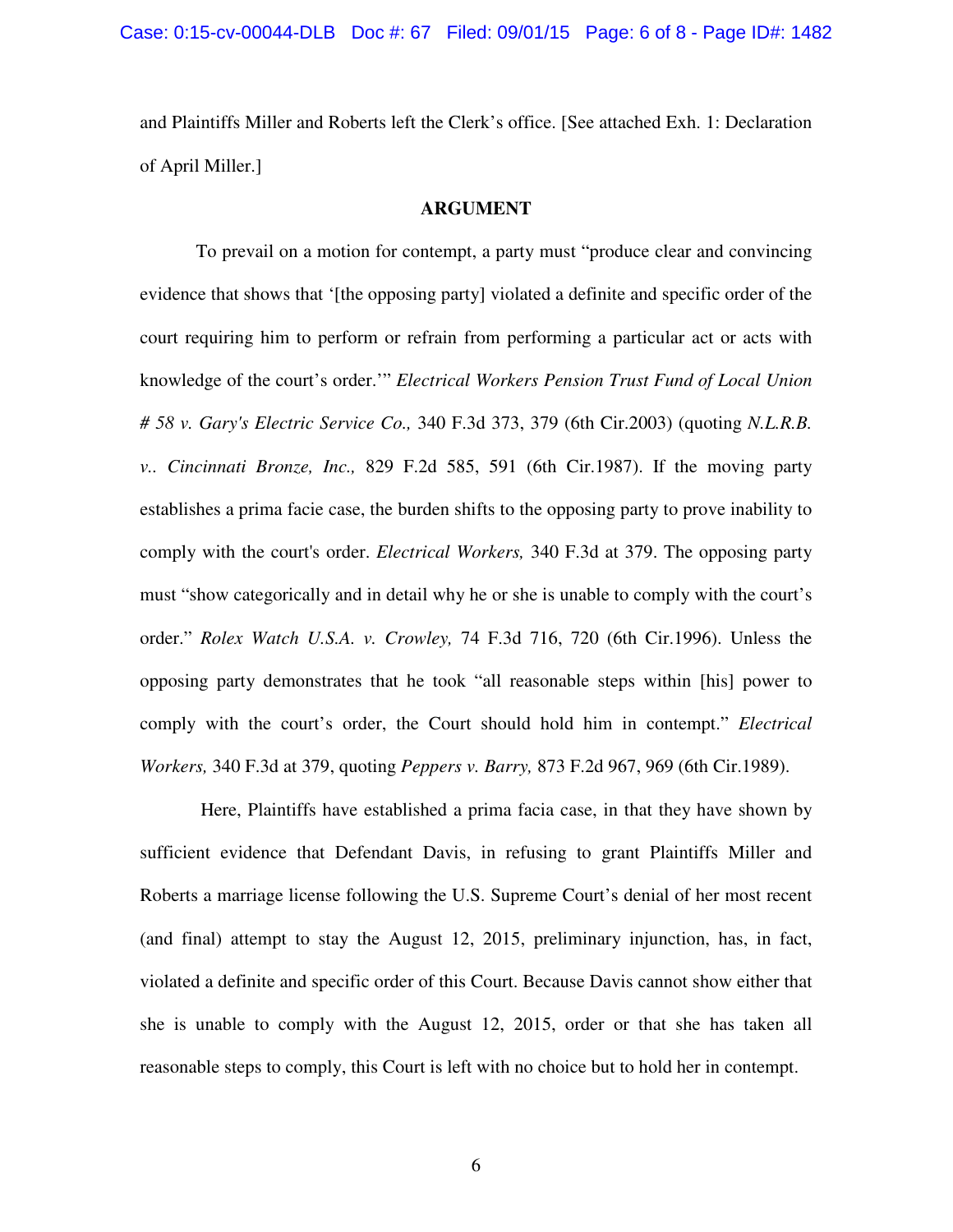Plaintiffs do not seek to compel Davis' compliance through incarceration. Since Defendant Davis continues to collect compensation from the Commonwealth for duties she fails to perform, Plaintiffs urge the the Court to impose financial penalties sufficiently serious and increasingly onerous to compel Davis' immediate compliance without further delay.

Respectfully submitted,

s/ William E. Sharp

William E. Sharp Legal Director ACLU OF KENTUCKY 315 Guthrie Street, Suite 300 Louisville, KY 40202 (502) 581-9746 sharp@aclu-ky.org

- and -

Dan Canon Laura E. Landenwich Joe Dunman Clay Daniel Walton & Adams PLC 462 South Fourth Street Suite 101 Louisville, KY 40202 (502) 561-2005 dan@justiceky.com laura@justiceky.com joe@justiceky.com ACLU OF KENTUCKY Cooperating Attorneys

*Counsel for Plaintiffs*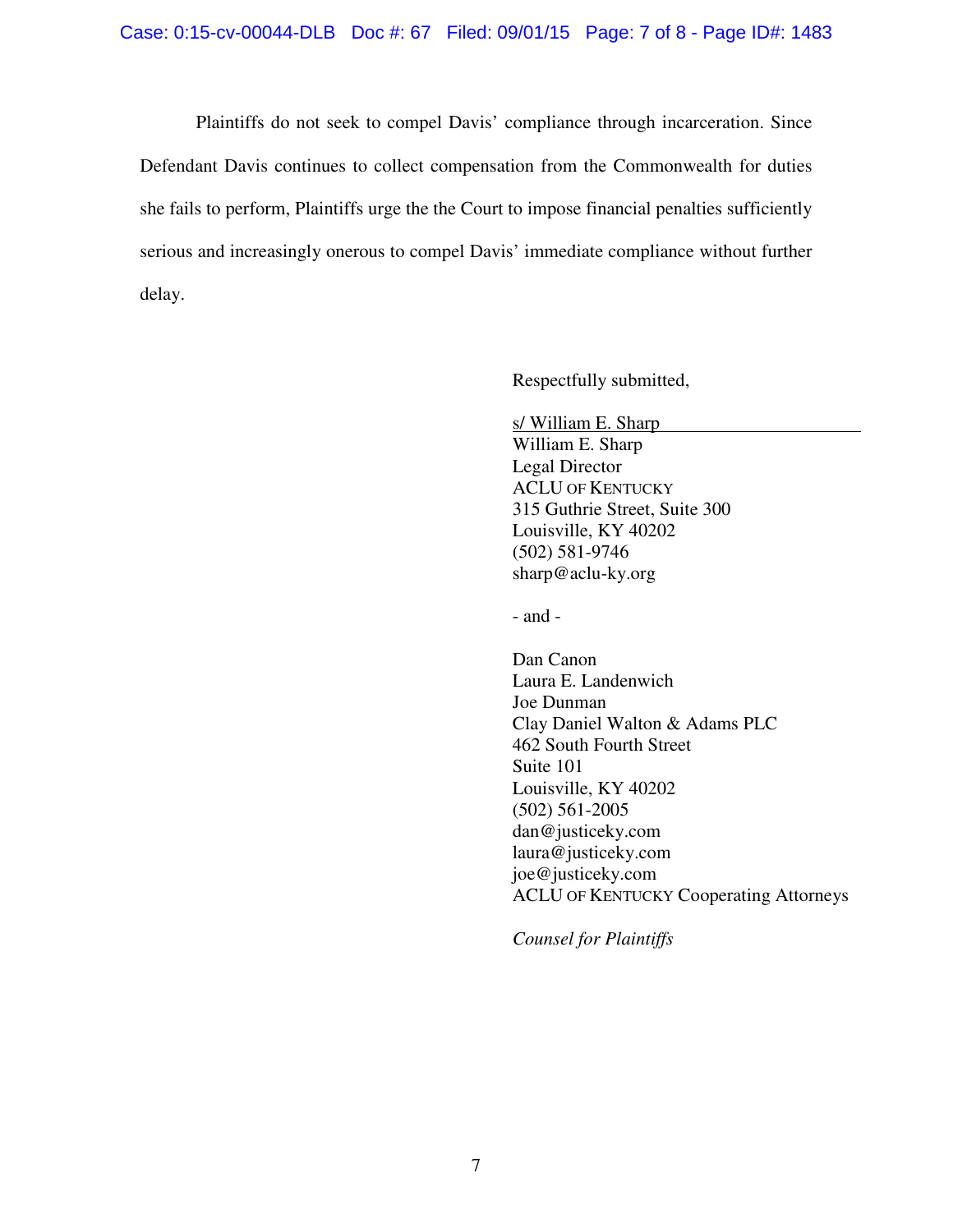Case: 0:15-cv-00044-DLB Doc #: 67 Filed: 09/01/15 Page: 8 of 8 - Page ID#: 1484

#### **CERTIFICATE OF SERVICE**

I certify that on September 1, 2015, I filed this motion and accompanying proposed order

with the Clerk of the Court by using the CM/ECF system, which will send a notice of electronic

filing to the following:

Jeffrey C. Mando Claire E. Parsons Cecil Watkins jmando@aswdlaw.com cparsons@aswdlaw.com cwatkins@prosecutors.ky.gov

*Counsel for Rowan County* 

Anthony C. Donahue Roger Gannam Jonathan Christman acdonahue@donahuelawgroup.com rgannam@lc.org jchristman@lc.org

*Counsel for Kim Davis* 

s/ William E. Sharp *Counsel for Plaintiffs*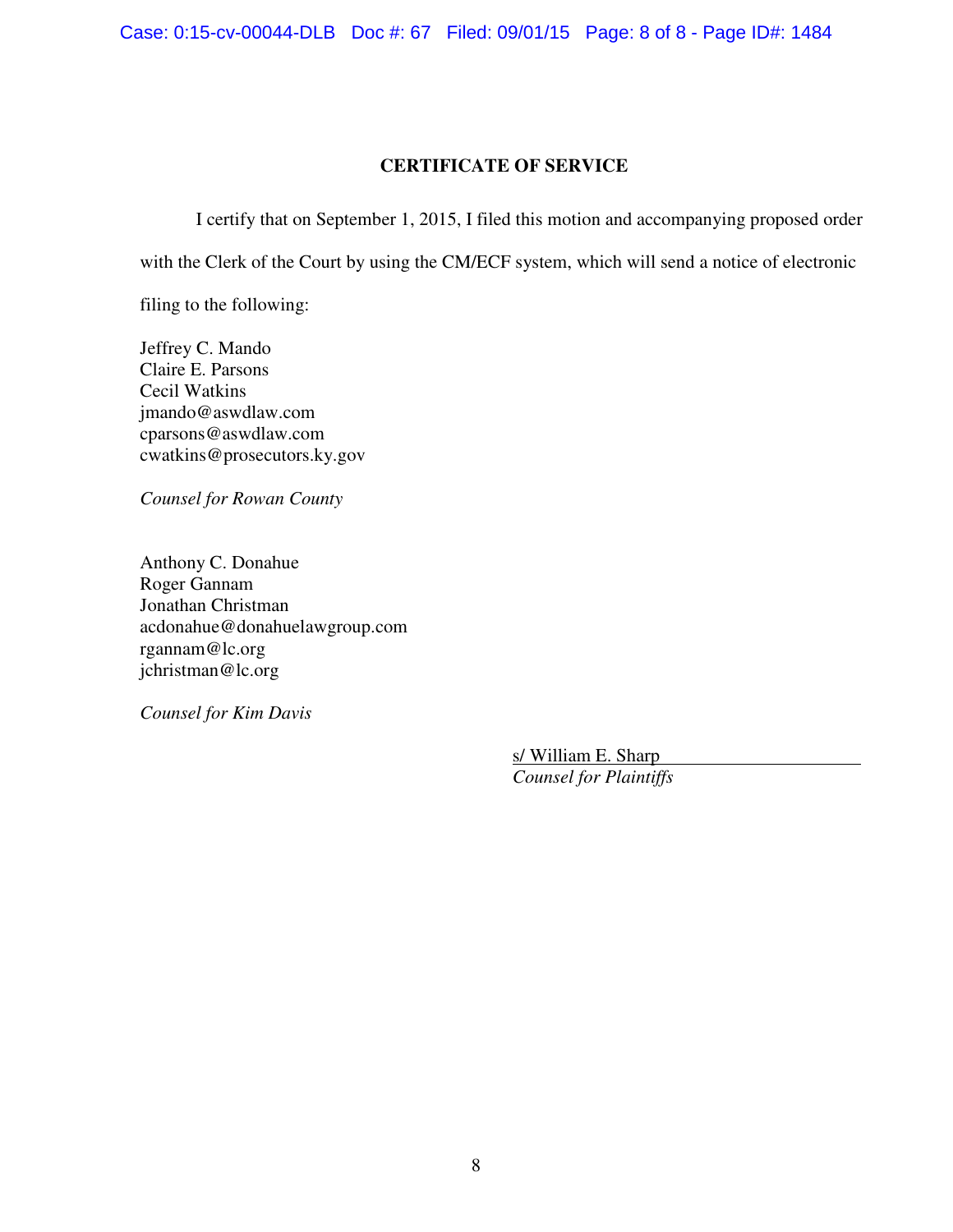#### **UNITED STATES DISTRICT COURT EASTERN DISTRICT OF KENTUCKY NORTHERN DIVISION AT ASHLAND**

APRIL MILLER, et al.,

Plaintiffs.

Case No. 0:15-cv-00044-DLB

 $\mathbf V$ 

KIM DAVIS, et al.,

Defendants.

### DECLARATION OF APRIL MILLER, PhD.

I, April Miller, PhD., state that:

 $1.$ I am an adult resident of Rowan County, Kentucky, and I am a plaintiff in the above-styled action.

 $\overline{2}$ . I am engaged to marry my partner, Karen Roberts, who is also a plaintiff in the above-styled action.

On September 1, 2015 at approximately 8:00 a.m., Karen Roberts and I went to the 3. Rowan County Clerk's office for the purpose of obtaining a marriage license in order to marry. We did so following the United States Supreme Court's denial on August 31, 2015 of Defendant Kim Davis's request for an Emergency Stay of the preliminary injunction issued by this Court.

Upon asking a deputy clerk for a marriage license application, Ms. Roberts and I  $\overline{4}$ . were informed by a deputy clerk that the Rowan County Clerk's office will not issue any marriage licenses "pending appeal." After I explained that the United States Supreme Court issued its ruling yesterday, the deputy clerk again replied that there would be no marriage licenses issued "pending appeal."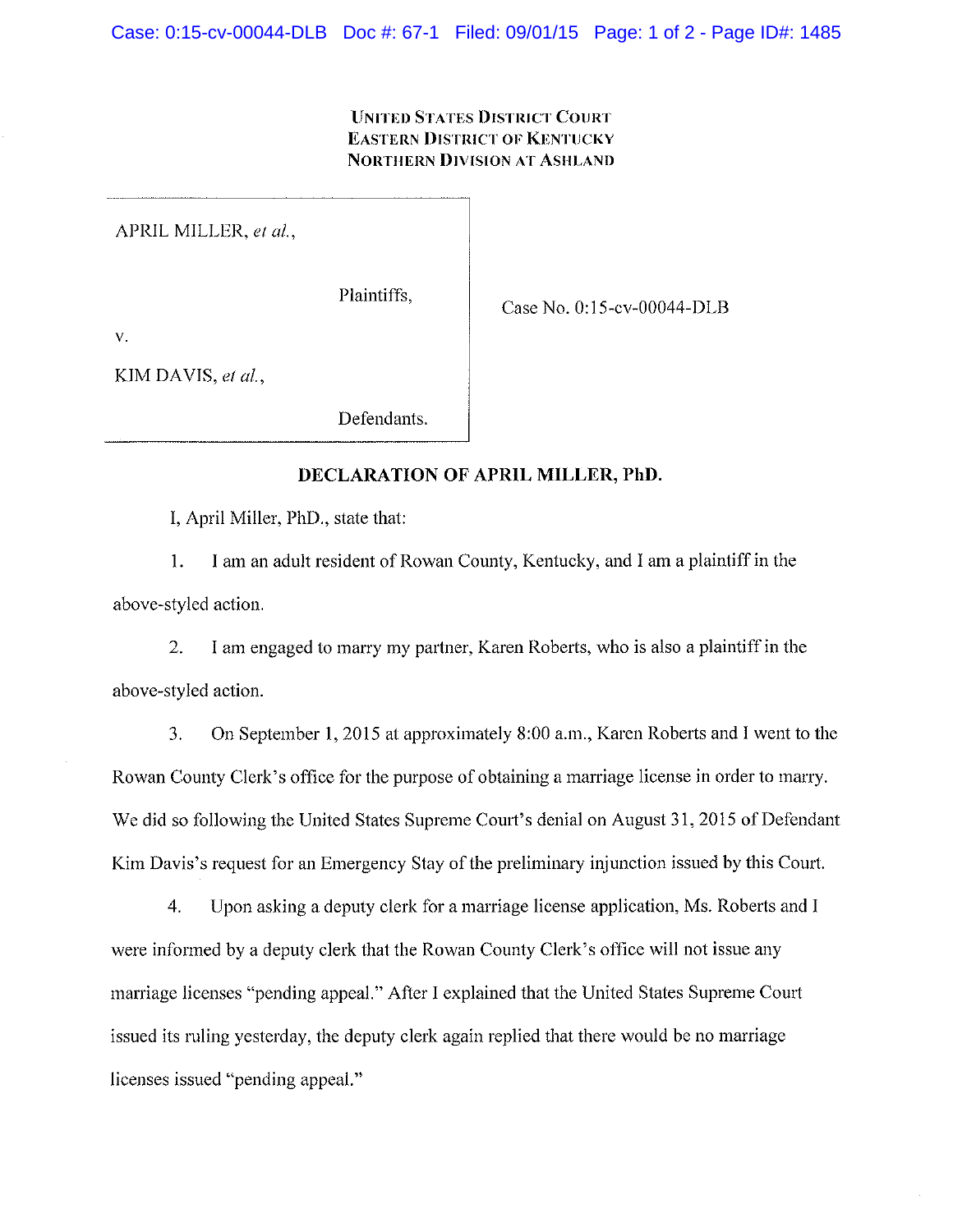Case: 0:15-cv-00044-DLB Doc #: 67-1 Filed: 09/01/15 Page: 2 of 2 - Page ID#: 1486

Further, declarant sayeth naught.

 $\sim$ 

April 10, Miller<br>April Miller, PhD.<br>Date: Sept. 1, 2015

 $\mathcal{L}^{\text{max}}_{\text{max}}$  and  $\mathcal{L}^{\text{max}}_{\text{max}}$